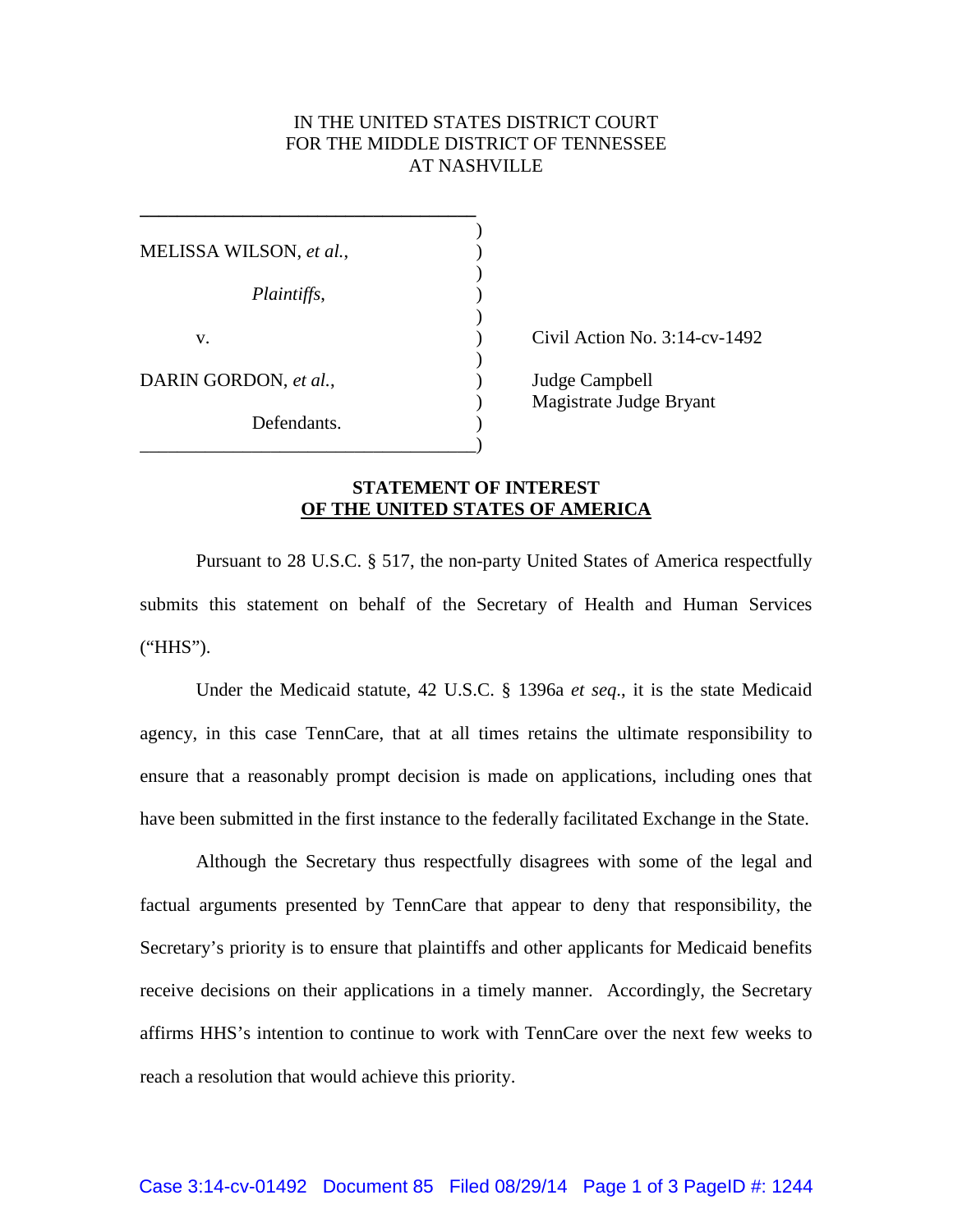Dated: August 29, 2014 Respectfully submitted,

STUART F. DELERY Assistant Attorney General

DAVID RIVERA United States Attorney

s/ Mark H. Wildasin MARK H. WILDASIN (BPR 015082) Assistant United States Attorney 110 Ninth Avenue, South, Suite A-961 Nashville, Tennessee 37203 Telephone: (615) 736-5151

SHEILA M. LIEBER Deputy Director

BRIAN G. KENNEDY PATRICK DAVIS Trial Attorneys U.S. Department of Justice, Civil Division Federal Programs Branch 20 Massachusetts Ave., N.W. Washington, D.C. 20001 Tel: (202) 304-3357 Fax: (202) 616-8470